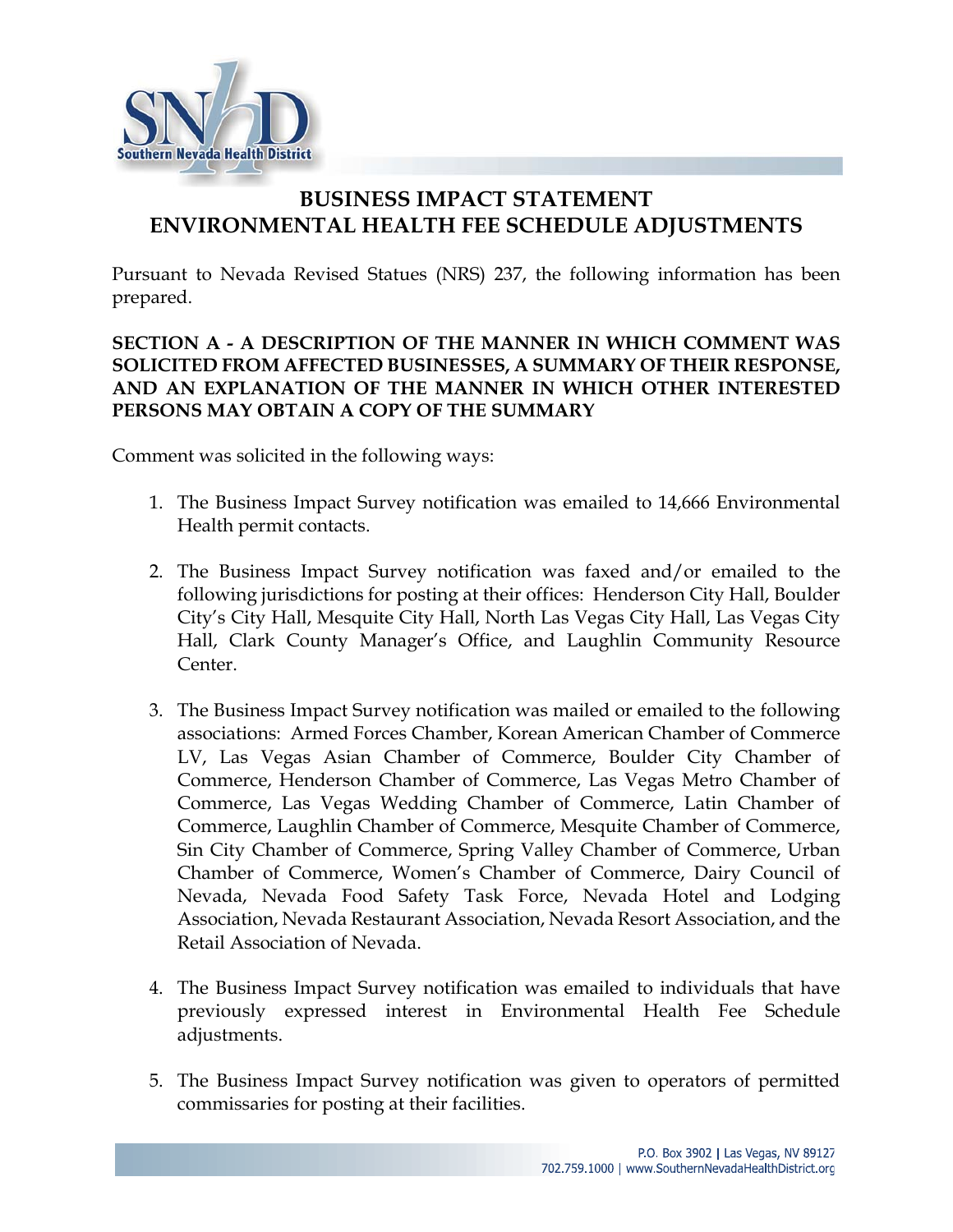- 6. SNHD held a Listening Session, in-person and via WebEx, on April 7, 2022, to gather data and comments from the public.
- 7. An Environmental Health Fee Schedule presentation was given to the Public Health Advisory Board on April 11, 2022.

During the comment period ending on April 15, 2022, the Health District received 106 responses. Thirty respondents said that the EH Fee Schedule adjustments would have no impact on their business.

| Questions                    | <b>Yes Responses</b> | <b>No Responses</b> |
|------------------------------|----------------------|---------------------|
| Will the proposed EH Fee     | 69                   | 37                  |
| Schedule adjustments         |                      |                     |
| impose a direct<br>and       |                      |                     |
| significant<br>economic      |                      |                     |
| burden upon<br>your          |                      |                     |
| business?                    |                      |                     |
| Will the proposed EH Fee     | 54                   | 52                  |
| Schedule adjustments         |                      |                     |
| directly restrict<br>the     |                      |                     |
| formation, operation, or     |                      |                     |
| expansion of<br>your         |                      |                     |
| business?                    |                      |                     |
| Will the proposed EH Fee     | 6                    | 100                 |
| Schedule adjustments have    |                      |                     |
| estimated beneficial<br>an   |                      |                     |
| economic effect on your      |                      |                     |
| business?                    |                      |                     |
| Do you anticipate any        | 48                   | 59                  |
| indirect economic effects to |                      |                     |
| your business as a result of |                      |                     |
| the proposed EH<br>Fee       |                      |                     |
| Schedule adjustments?        |                      |                     |

The Business Impact Statement and Summary is available at 280 South Decatur Boulevard, Las Vegas, Nevada, or a copy may be viewed online at: www.snhd.info/public-notices.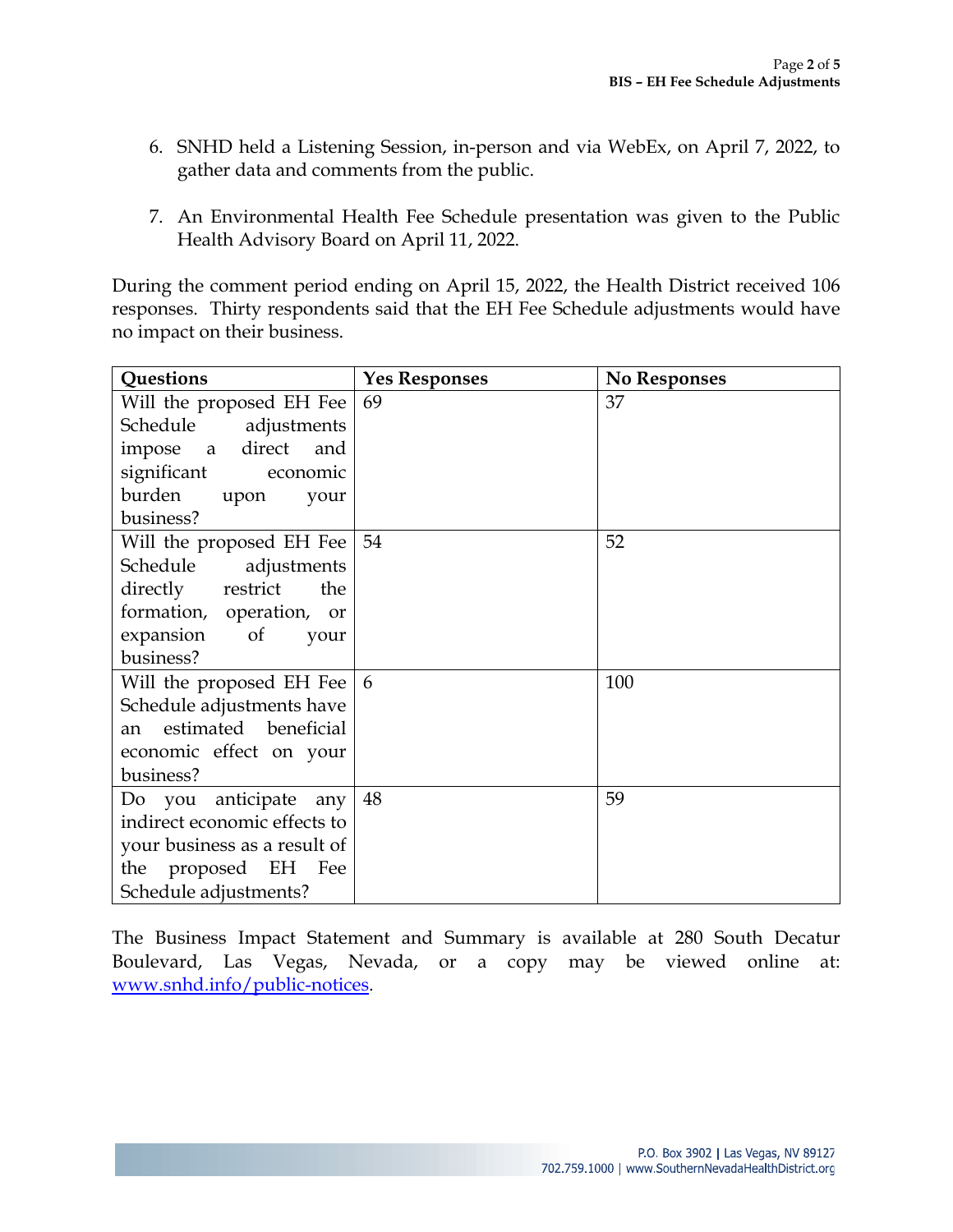# **SECTION B – THE ESTIMATED ECONOMIC EFFECT OF THE PROPOSED RULE ON THE BUSINESSES WHICH IT IS TO REGULATE, INCLUDING, WITHOUT LIMITATION:**

## **Adverse Effects:**

• Businesses will pay more for services provided.

## **Beneficial Effects:**

- Increased fees will be used to hire additional EH staff which will reduce customer wait times for permit processing, appointments, and inspections.
- Increased fees will be used to hire dedicated staff for unpermitted food vending, as requested by the community.
- Increased fees used for additional staff will allow SNHD to meet mandated inspections.
- Businesses will obtain timelier services due to increased EH staffing.
- Additional staff can help prevent community outbreaks that could negatively affect tourism.

## **Direct Effects:**

Businesses will have to pay 29% more for EH services provided.

# **Indirect Effects:**

- Businesses subject to EH permitting, who service other businesses that are also subject to EH permitting, might pass increased costs to these other businesses.
- Permitted businesses may pass increased costs to consumers.

## **SECTION C – A DESCRIPTION OF THE METHODS THAT THE GOVERNING BODY OF THE LOCAL GOVERNMENT OR ITS DESIGNEE CONSIDERED TO REDUCE THE IMPACT OF THE PROPOSED RULE ON BUSINESSES AND A STATEMENT REGARDING WHETHER THE GOVERNING BODY OR ITS DESIGNEE ACTUALLY USED ANY OF THOSE METHODS**

SNHD considered splitting the increase over two years but decided against it due to the large budget shortfall, increased demand for services, and immediate need for additional staffing.

## **SECTION D – THE ESTIMATED COST TO THE LOCAL GOVERNMENT FOR ENFORCEMENT OF THE PROPOSED RULE**

The proposed EH Fee Schedule adjustments will not create a material administrative investment to enforce.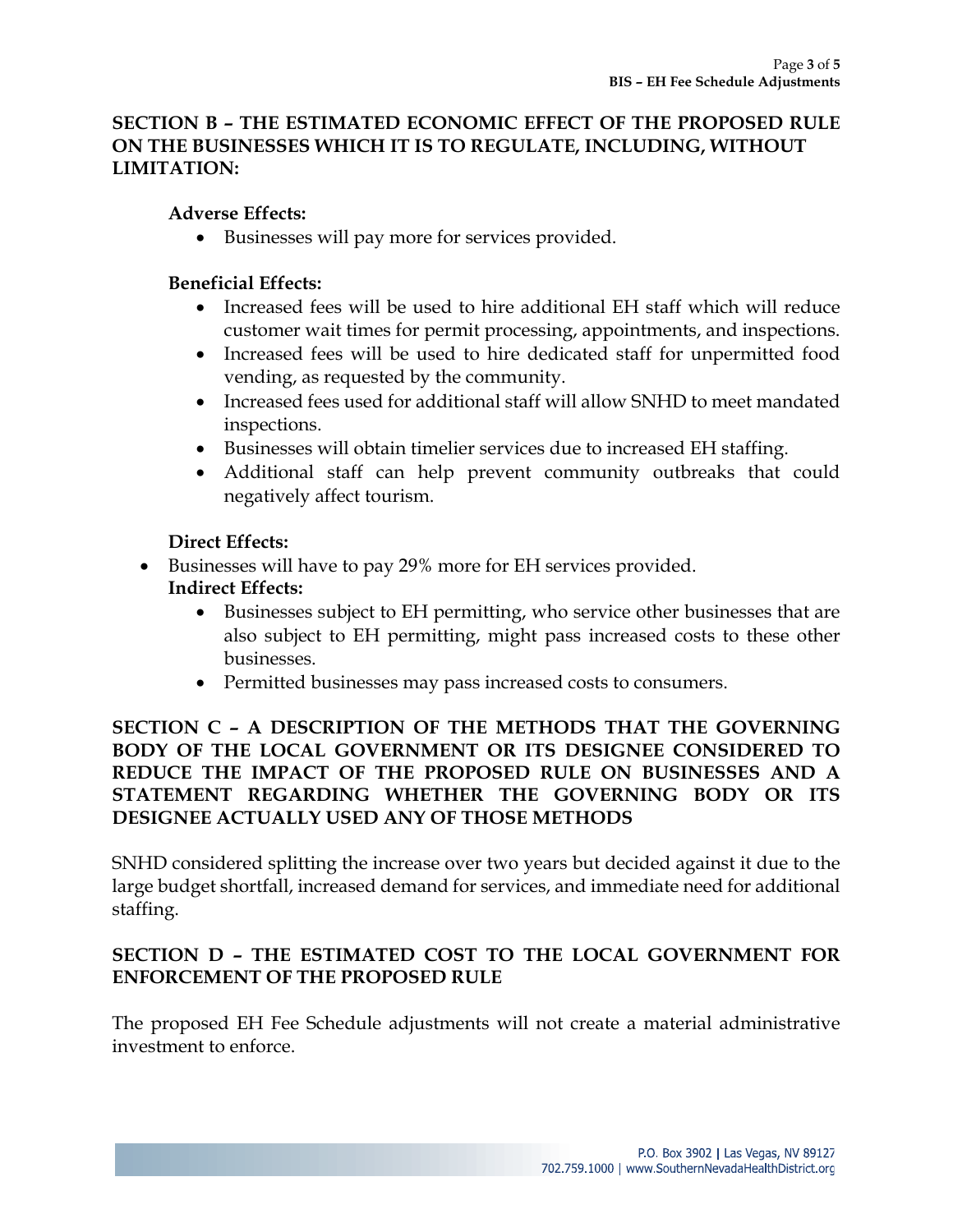## **SECTION E – IF THE PROPOSED RULE PROVIDES A NEW FEE OR INCREASES IN EXISTING FEE, THE TOTAL ANNUAL AMOUNT THE LOCAL GOVERNMENT EXPECTS TO COLLECT AND THE MANNER IN WHICH THE MONEY WILL BE USED**

The Environmental Health (EH) division of the Health District has not had an overall fee adjustment approved by the Board of Health since 2009. As a result, permit fees have not changed while operating costs have increased. Please note, the Consumer Price Index has increased 33% over this same period of time.

| Fiscal Year |        | Revenues                    | Expenditures                | Net Loss                  |
|-------------|--------|-----------------------------|-----------------------------|---------------------------|
| FY20        | Actual | \$19,145,478                | $\frac{1}{2}$ \$ 21,359,253 | $\frac{1}{2}$ (2,213,775) |
| FY21        | Actual | $\frac{1}{2}$ \$ 20,751,999 | \$22,074,164                | $\frac{1}{2}(1,322,164)$  |
| FY22        |        | Projected   \$19,654,013    | \$22,736,388                | \$ (3,082,376)            |

The EH division is anticipating a \$3 million shortfall and has a need to keep up with growth in the community. Overall, permits have steadily increased since 2011, and additional staff is needed to be able to meet mandated inspection requirements and continue to provide good customer service. EH and Finance staff calculated that a 29% adjustment to current fees would provide the necessary financial resources to break even and meet community needs.

The Health District proposes the following EH Fee Schedule adjustments effective July 1, 2022:

- 1. 29% fee increase to all fees on the EH Fee Schedule.
- 2. Tie the EH Fee Schedule to the Consumer Price Index (Western Region) with an annual adjustment of a 1% floor and a 3% ceiling beginning July 1, 2023.

The proposed changes are projected to initially increase EH division revenue by \$5,870,654 in Fiscal Year 2023 (July 1, 2022 to June 30, 2023) and between 1-3% annually thereafter based on the Consumer Price Index. Funds will be used to reduce the budget shortfall in Environmental Health and hire additional staff.

## **SECTION F – IF THE PROPOSED RULE INCLUDES PROVISIONS WHICH DUPLICATE OR ARE MORE STRINGENT THAN FEDERAL, STATE, OR LOCAL STANDARDS REGULATING THE SAME ACTIVITY, AN EXPLANATION OF WHY SUCH DUPLICATIVE OR MORE STRINGENT PROVISIONS ARE NECESSARY**

The proposed EH Fee Schedule adjustments are not duplicate or more stringent than Federal, State, or local standards.